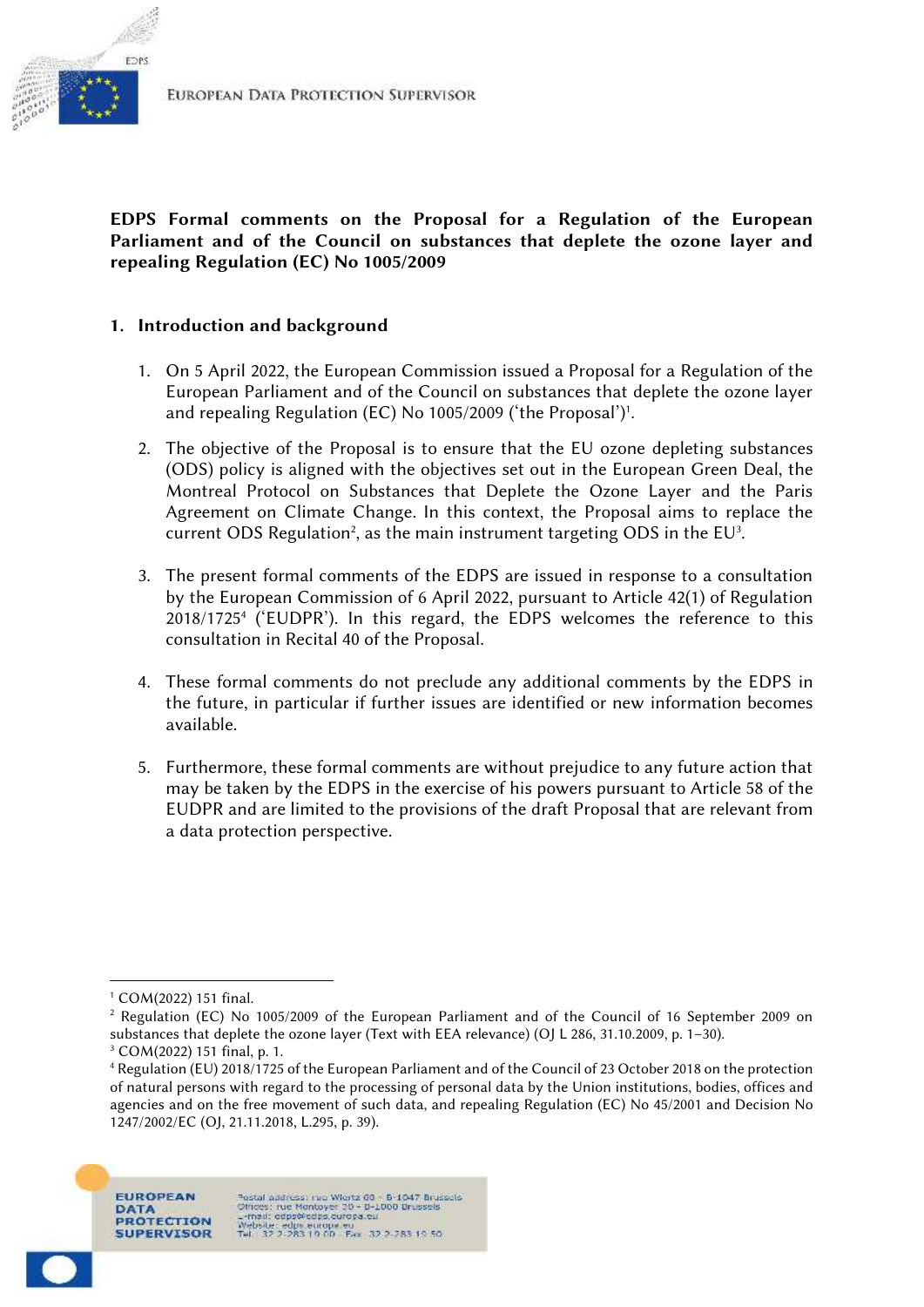## **2. Comments**

- 6. The EDPS understands that this Proposal would entail processing of personal data. Article 16 of the Proposal would require undertakings to submit applications in order to obtain a license for ozone depleting substances. In accordance with the rules and procedures laid down in Annex VII, certain personal data must be provided in order to obtain a licence, such as the full name and electronic address of a contact person of the undertaking. The Commission would be tasked to set up and ensure the operation of the electronic licensing system for ozone depleting substances.
- 7. The EDPS welcomes recital 39 of the Proposal confirming that the protection of individuals with regard to the processing of personal data by the Member States is governed by Regulation (EU) No 2016/679<sup>5</sup> ('GDPR') and the protection of individuals with regard to the processing of personal data by the Commission is governed by the EUDPR.
- 8. The EDPS notes that the Proposal envisages the interconnection of the licensing system with the European Single Window Environment for Customs, which would allow for automatic customs controls per shipment. In this regard, the EDPS would like to recall his Formal Comments on the Commission Proposal for a Regulation establishing the European Union Single Window Environment for Customs<sup>6</sup>. In addition, the EDPS understands that by interconnection of the licensing system with the European Union Single Window Environment for Customs, the processing of personal data in the licensing system would also be subject to the provisions concerning data protection contained in the Regulation for European Union Single Window Environments for Customs<sup>7</sup>. For the avoidance of doubt, the EDPS suggests to confirm this by way of a recital in the Proposal. If this would not be the case, the EDPS recommends introducing similar provisions in the enacting terms of this Proposal.

<sup>5</sup> Regulation (EU) No 2016/679 of the European Parliament and of the Council of 27 April 2016 on the protection of natural persons with regard to the processing of personal data and on the free movement of such data, and repealing Directive 95/46/EC (OJ L 119, 4.5.2016, p. 1).

<sup>6</sup>EDPS formal comments on a Proposal for a Regulation of the European Parliament and of the Council establishing the European Union Single Window Environment for Customs and amending Regulation (EU) No 952/2013, issued on 20 November 2020.

<sup>7</sup> See Proposal for a REGULATION OF THE EUROPEAN PARLIAMENT AND OF THE COUNCIL establishing the European Union Single Window Environment for Customs and amending Regulation (EU) No 952/2013 (COM(2020) 673 final), in particular Articles 6, 7 and 9 thereof.